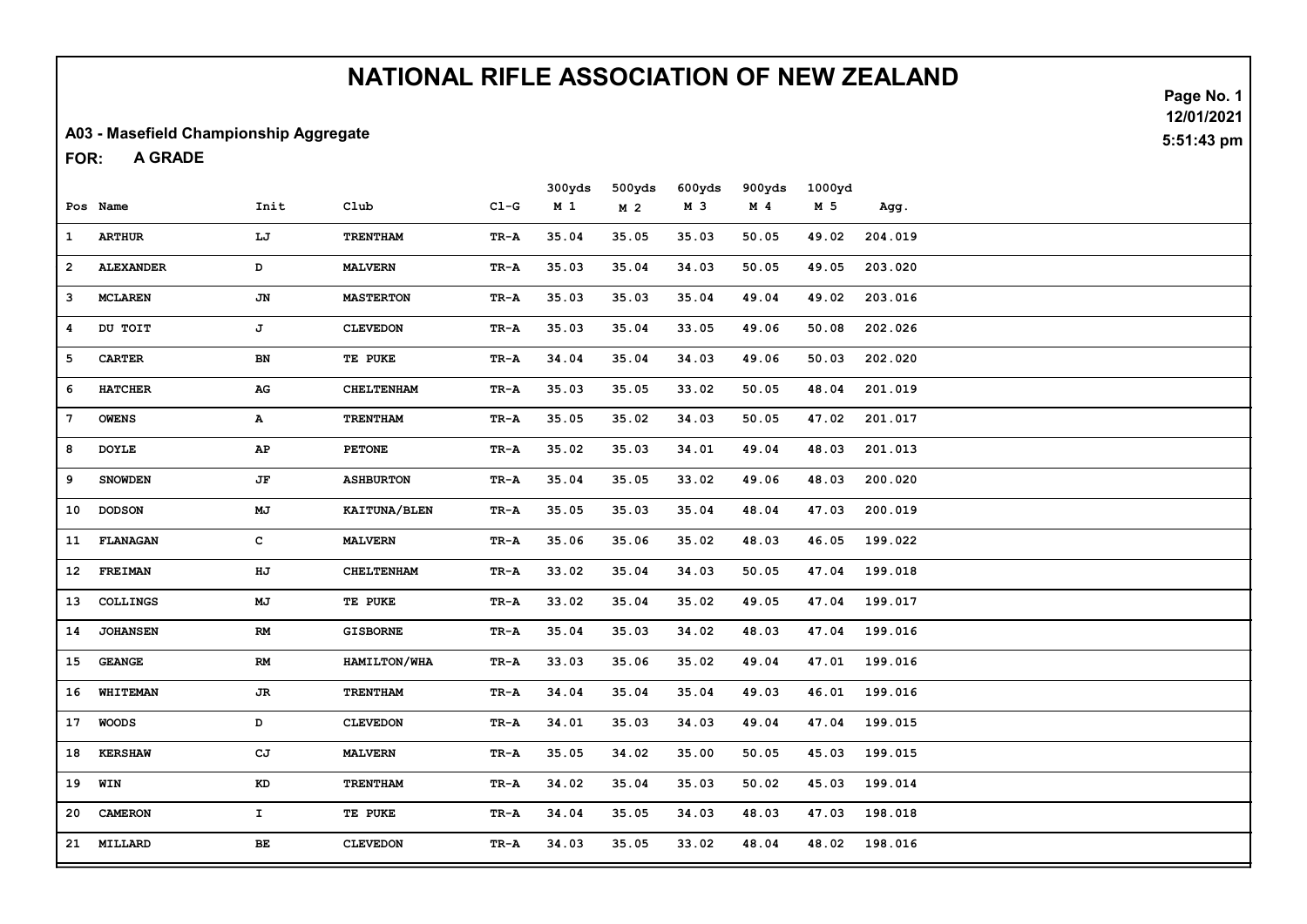#### A03 - Masefield Championship Aggregate

A GRADE FOR:

|    |                |             |                   |        | 300yds | 500yds         | 600yds | 900yds | 1000yd |         |
|----|----------------|-------------|-------------------|--------|--------|----------------|--------|--------|--------|---------|
|    | Pos Name       | Init        | Club              | $CL-G$ | M 1    | M <sub>2</sub> | M 3    | M 4    | M 5    | Agg.    |
|    | 22 MEHRTENS    | <b>BD</b>   | <b>MALVERN</b>    | TR-A   | 34.03  | 35.03          | 35.04  | 48.05  | 45.02  | 197.017 |
|    | 23 COLLINGS    | DR          | TE PUKE           | TR-A   | 34.03  | 35.04          | 33.03  | 47.01  | 48.02  | 197.013 |
|    | 24 WHITE       | A           | <b>MALVERN</b>    | TR-A   | 35.04  | 35.05          | 33.04  | 47.03  | 46.00  | 196.016 |
| 25 | <b>MCMURDO</b> | v           | <b>MASTERTON</b>  | TR-A   | 34.01  | 35.05          | 34.02  | 48.02  | 45.01  | 196.011 |
|    | 26 HORWOOD     | в           | <b>ASHBURTON</b>  | TR A   | 34.02  | 35.06          | 33.01  | 47.02  | 46.04  | 195.015 |
| 27 | <b>MASON</b>   | $\mathbf R$ | <b>TRENTHAM</b>   | TR A   | 34.03  | 33.03          | 35.04  | 47.02  | 46.03  | 195.015 |
|    | 28 RUITERMAN   | AH          | TE PUKE           | TR-A   | 31.02  | 35.02          | 34.04  | 49.02  | 45.02  | 194.012 |
|    | 29 ROWLANDS    | RW          | <b>MALVERN</b>    | TR-A   | 33.02  | 34.03          | 32.01  | 46.04  | 47.03  | 192.013 |
| 30 | <b>GORDON</b>  | RM          | <b>HAWKES BAY</b> | TR-A   | 33.01  | 33.02          | 32.00  | 46.04  | 45.00  | 189.007 |
|    | 31 McMURDO     | J           | <b>MASTERTON</b>  | TR-A   | 32.00  | 33.01          | 31.01  | 44.01  | 48.00  | 188.003 |
| 32 | PHILLIPPS      | JMF         | <b>CHELTENHAM</b> | TR-A   | 26.00  | 34.03          | 31.01  | 47.04  | 48.02  | 186.010 |
| 33 | WHITEMAN       | OB          | <b>MASTERTON</b>  | TR-A   | 33.02  | 33.02          | 32.02  | 43.01  | 43.00  | 184.007 |

Page No. 2 12/01/2021 5:51:43 pm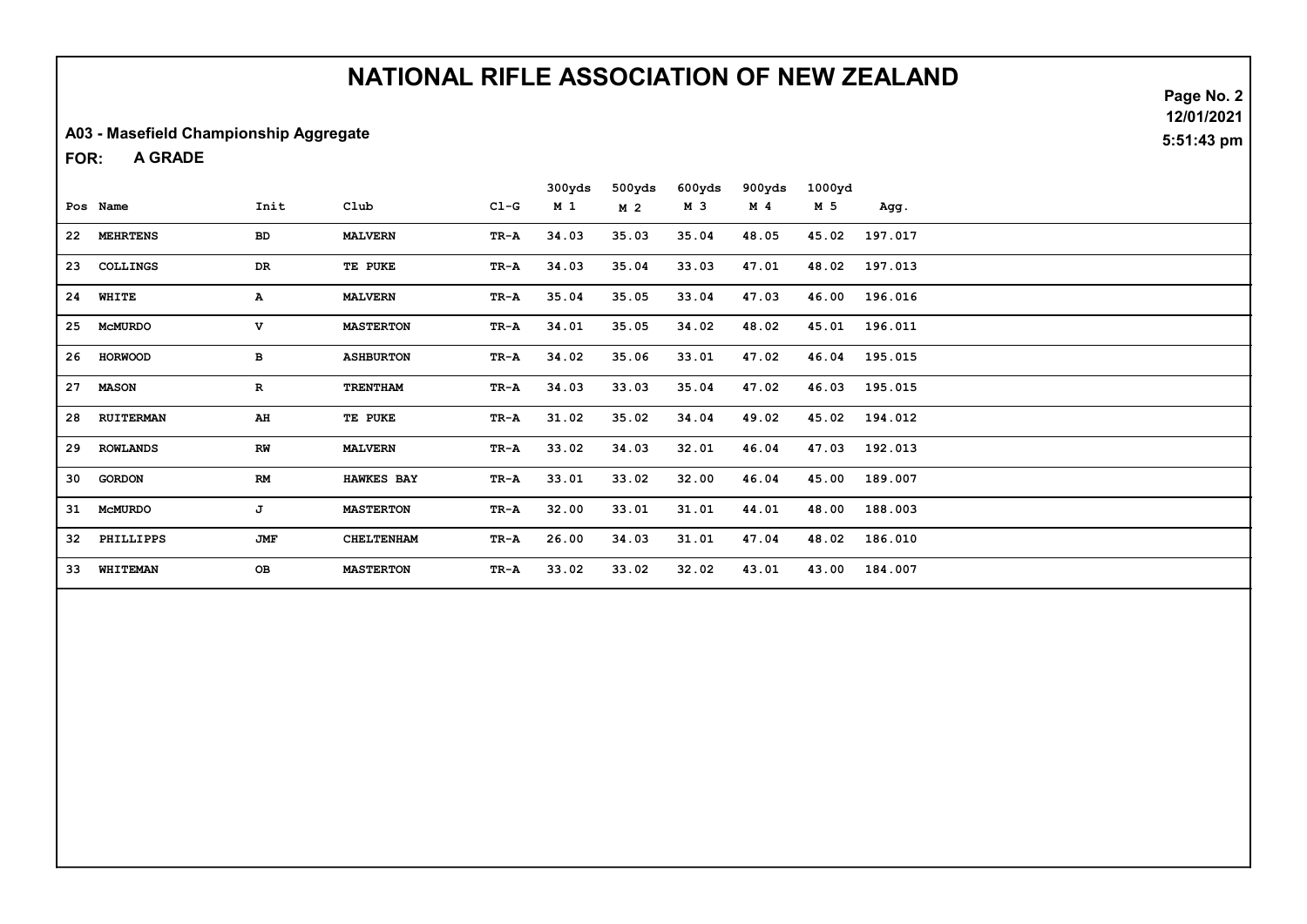#### A03 - Masefield Championship Aggregate

B GRADE FOR:

|                |                  |              |                   |        | 300yds         | 500yds         | 600yds | 900yds         | 1000yd |               |
|----------------|------------------|--------------|-------------------|--------|----------------|----------------|--------|----------------|--------|---------------|
|                | Pos Name         | Init         | C1ub              | $CL-G$ | M <sub>1</sub> | M <sub>2</sub> | M 3    | M <sub>4</sub> | M 5    | Agg.          |
| $\mathbf{1}$   | <b>HOUGHTON</b>  | LS           | <b>CLEVEDON</b>   | $TR-B$ | 34.02          | 34.04          | 35.04  | 48.05          | 47.02  | 198.017       |
| $\overline{2}$ | <b>MARTIN</b>    | BJ           | <b>TRENTHAM</b>   | TR-B   | 35.05          | 35.03          | 33.03  | 48.04          | 47.02  | 198.017       |
| 3              | <b>DENT</b>      | AL           | <b>PETONE</b>     | TR-B   | 33.04          | 35.02          | 34.03  | 49.03          | 46.01  | 197.013       |
| 4              | <b>MCKEE</b>     | $\mathbf{K}$ | <b>KARORI</b>     | $TR-B$ | 34.01          | 35.05          | 34.02  | 47.04          | 45.03  | 195.015       |
| 5              | TIDSWELL         | PA           | <b>CHELTENHAM</b> | $TR-B$ | 33.02          | 35.03          | 32.03  | 48.02          | 47.04  | 195.014       |
| 6              | <b>FINCHAM</b>   | D            | <b>HAWKES BAY</b> | $TR-B$ | 35.05          | 35.04          | 30.00  | 48.02          | 47.01  | 195.012       |
| 7              | DIKMENLI         | s            | <b>TRENTHAM</b>   | TR-B   | 33.02          | 34.02          | 34.01  | 46.03          | 47.02  | 194.010       |
| 8              | <b>SNOWDEN</b>   | M            | <b>ASHBURTON</b>  | $TR-B$ | 35.04          | 35.03          | 32.00  | 46.02          | 43.03  | 191.012       |
| 9              | RIDDLE           | s            | <b>CLEVEDON</b>   | $TR-B$ | 34.03          | 34.03          | 33.01  | 44.03          | 46.01  | 191.011       |
| 10             | <b>CHEESEMAN</b> | J            | <b>CLEVEDON</b>   | TR-B   | 33.01          | 35.05          | 33.01  | 45.02          | 44.01  | 190.010       |
|                | 11 WHYTE         | c            | KAITUNA/BLEN      | $TR-B$ | 34.02          | 34.02          | 34.01  | 46.02          | 42.01  | 190.008       |
| 12             | <b>MARSHALL</b>  | LD           | <b>HAWKES BAY</b> | $TR-B$ | 29.01          | 33.01          | 35.03  | 49.05          | 43.02  | 189.012       |
|                | 13 DICK          | DK           | KAITUNA/BLEN      | TR-B   | 33.01          | 35.03          | 30.01  | 43.01          | 48.03  | 189.009       |
|                | 14 BALL          | JW           | TE PUKE           | TR-B   | 33.02          | 33.00          | 32.02  | 46.03          | 44.02  | 188.009       |
|                | 15 LANE          | M            | <b>OTOROHANGA</b> | $TR-B$ | 32.00          | 34.03          | 31.00  | 45.01          | 45.02  | 187.006       |
|                | 16 RIDDLE        | G            | <b>CLEVEDON</b>   | $TR-B$ | 30.02          | 35.07          | 34.02  | 48.02          | 39.02  | 186.015       |
| 17             | <b>GILCHRIST</b> | $\mathbf{R}$ | <b>OAMARU</b>     | TR-B   | 28.00          | 32.00          | 35.01  | 45.04          | 43.01  | 183.006       |
| 18             | LEITE            | $\mathbf R$  | <b>CLEVEDON</b>   | TR-B   | 26.00          | 33.02          | 32.00  | 46.02          |        | 40.02 177.006 |
|                | 19 BUCKLEY       | ME           | TE PUKE           | TR-B   | 31.02          | 33.02          | 32.01  | 42.00          | 39.01  | 177.006       |
|                |                  |              |                   |        |                |                |        |                |        |               |

Page No. 3 12/01/2021 5:51:43 pm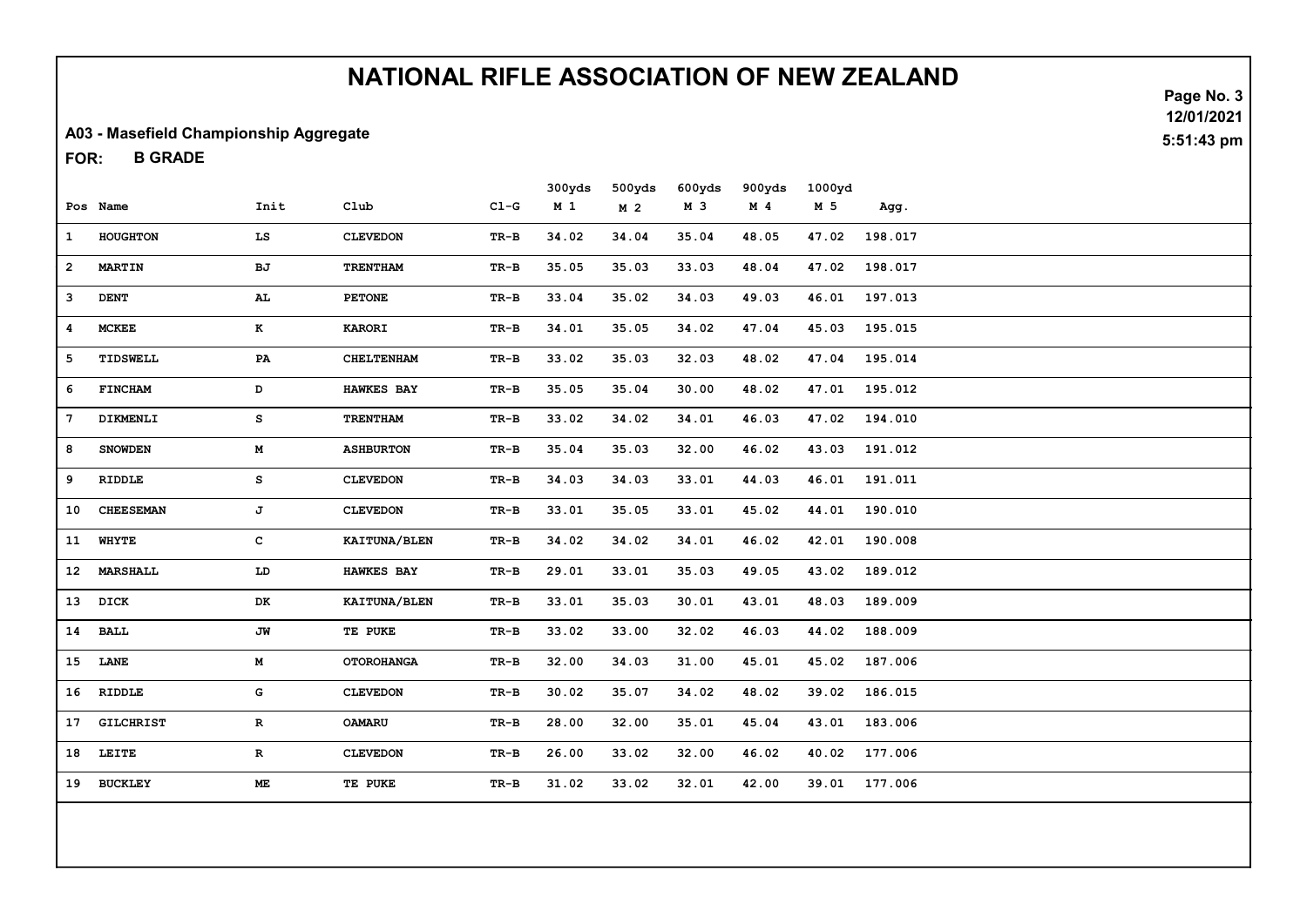#### A03 - Masefield Championship Aggregate

C GRADE FOR:

|                 |                |      |                   |        | 300yds | 500yds         | 600yds | 900yds | 1000yd |               |
|-----------------|----------------|------|-------------------|--------|--------|----------------|--------|--------|--------|---------------|
|                 | Pos Name       | Init | Club              | $C1-G$ | M 1    | M <sub>2</sub> | M 3    | M 4    | M 5    | Agg.          |
| 1               | <b>ELLIS</b>   | s    | <b>CHELTENHAM</b> | $TR-C$ | 35.03  | 35.05          | 33.01  | 45.01  | 47.03  | 195.013       |
| $\overline{a}$  | WAKELING       | J    | <b>CLEVEDON</b>   | TR-C   | 33.01  | 32.03          | 32.01  | 45.02  | 47.02  | 189.009       |
| 3               | <b>CAMERON</b> | s    | TE PUKE           | TR-C   | 27.01  | 33.03          | 32.02  | 46.04  | 47.03  | 185.013       |
| $\overline{4}$  | <b>DRAKE</b>   | AE   | <b>TARANAKI</b>   | TR-C   | 33.01  | 34.02          | 35.03  | 40.01  | 42.01  | 184.008       |
| 5               | GORE           | т    | <b>TRENTHAM</b>   | $TR-C$ | 30.00  | 33.03          | 26.01  | 48.01  |        | 47.02 184.007 |
| 6               | <b>KERSHAW</b> | SL   | <b>MALVERN</b>    | TR-C   | 30.01  | 33.01          | 31.01  | 47.03  | 42.01  | 183.007       |
| $7\phantom{.0}$ | <b>BROWN</b>   | SW   | <b>PETONE</b>     | $TR-C$ | 32.00  | 33.03          | 33.02  | 44.04  |        | 40.00 182.009 |
| 8               | <b>SCOBIE</b>  | J    | <b>OTOROHANGA</b> | $TR-C$ | 29.01  | 30.02          | 33.01  | 45.02  | 43.00  | 180.006       |
| 9               | <b>PETZEN</b>  | D    | <b>TRENTHAM</b>   | $TR-C$ | 27.00  | 33.02          | 30.01  | 40.00  |        | 44.00 174.003 |
| 10              | <b>FLEMING</b> | JA   | <b>ASHBURTON</b>  | $TR-C$ | 31.01  | 32.00          | 31.02  | 37.01  | 40.01  | 171.005       |

Page No. 4 12/01/2021

5:51:43 pm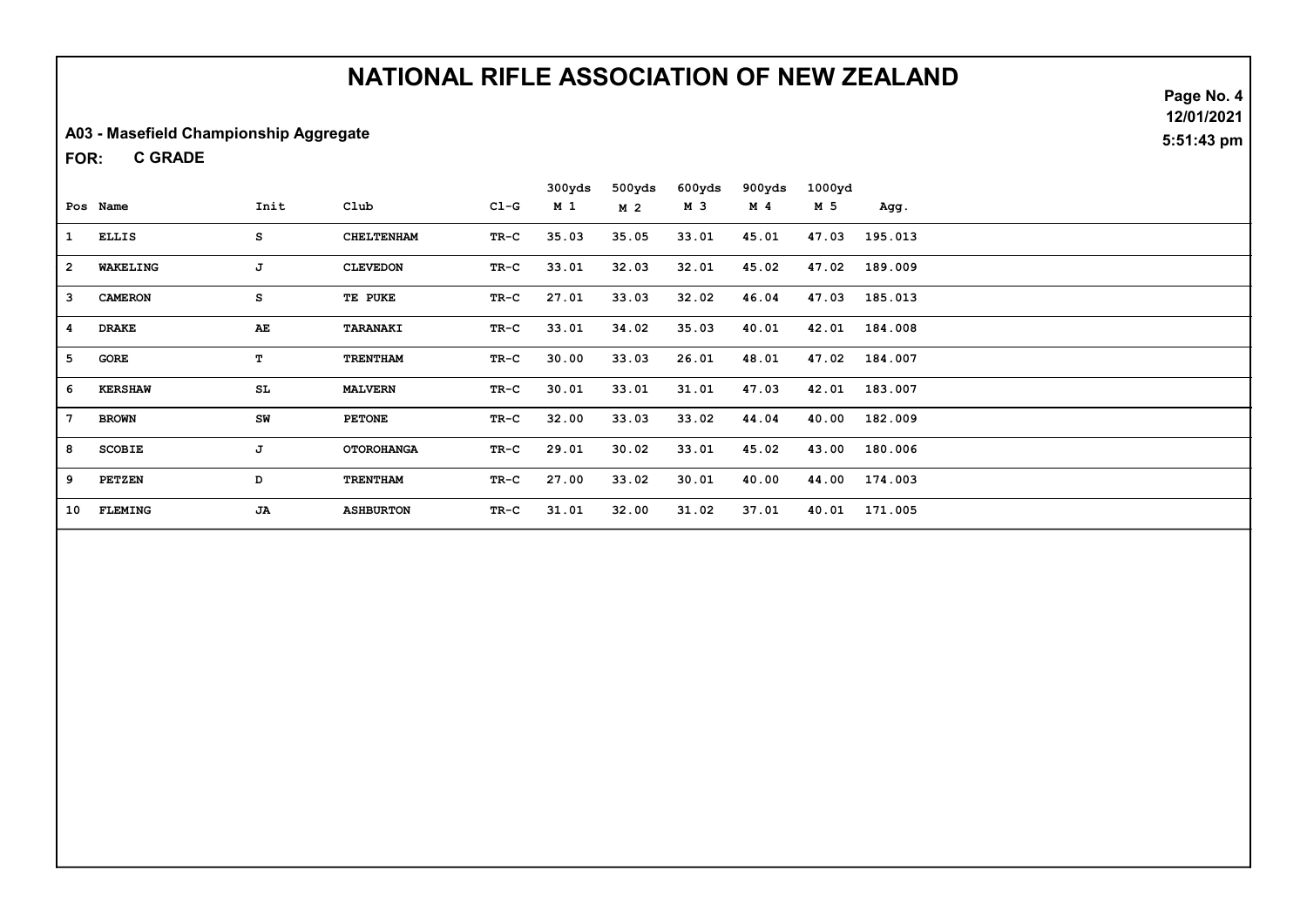A03 - Masefield Championship Aggregate

T GRADE FOR:

| Pos Name            | Init | Club            | $C1-G$ | 300yds<br>M 1 | 500yds<br>M 2 | 600yds<br>м з | 900yds<br>M 4 | 1000yd<br>M 5 | Agg.          |  |
|---------------------|------|-----------------|--------|---------------|---------------|---------------|---------------|---------------|---------------|--|
| DARRALL             |      | TRENTHAM        | TR-T   | 32.01         | 34.01         | 34.03         | 44.02         | 45.01         | 189.008       |  |
| <b>VAN RENSBURG</b> | ш.   | <b>CLEVEDON</b> | TR-T   | 30.00         | 28.01         | 30.00         | 41.03         |               | 39.02 168.006 |  |

Page No. 5 12/01/2021 5:51:43 pm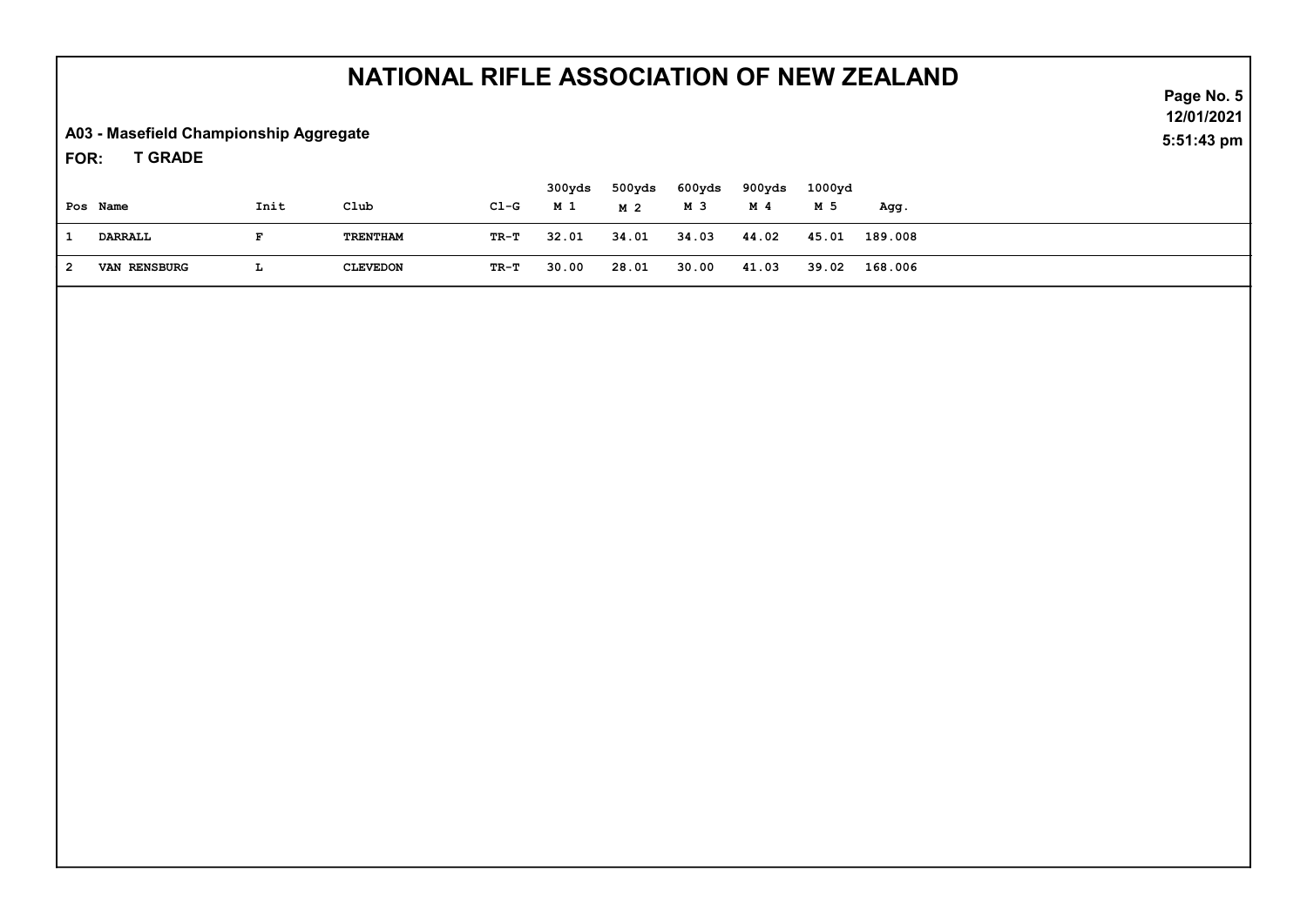A03 - Masefield Championship Aggregate

CFT CLASS FOR:

|    |                |            |                   |              | 300yds | 500yds | 600yds | 900yds | 1000yd |               |
|----|----------------|------------|-------------------|--------------|--------|--------|--------|--------|--------|---------------|
|    | Pos Name       | Init       | Club              | Cl-G         | M 1    | M 2    | M 3    | M 4    | M 5    | Agg.          |
|    | SMITH          | <b>GRH</b> | <b>MALVERN</b>    | CFTR-0 40.03 |        | 39.01  | 35.01  | 55.01  |        | 47.01 216.007 |
| 2  | <b>SNOWDEN</b> | c          | <b>ASHBURTON</b>  | CFTR-0 36.01 |        | 40.01  | 37.02  | 52.01  |        | 50.01 215.006 |
| -3 | LINDSAY        | в          | <b>HAWKES BAY</b> | CFTR-0 32.01 |        | 40.02  | 31.00  | 50.02  |        | 46.00 199.005 |
|    | <b>DUTHIE</b>  | м          | TRENTHAM          | CFTR-0 31.00 |        | 38.00  | 33.00  | 50.00  |        | 46.01 198.001 |

Page No. 6 12/01/2021 5:51:43 pm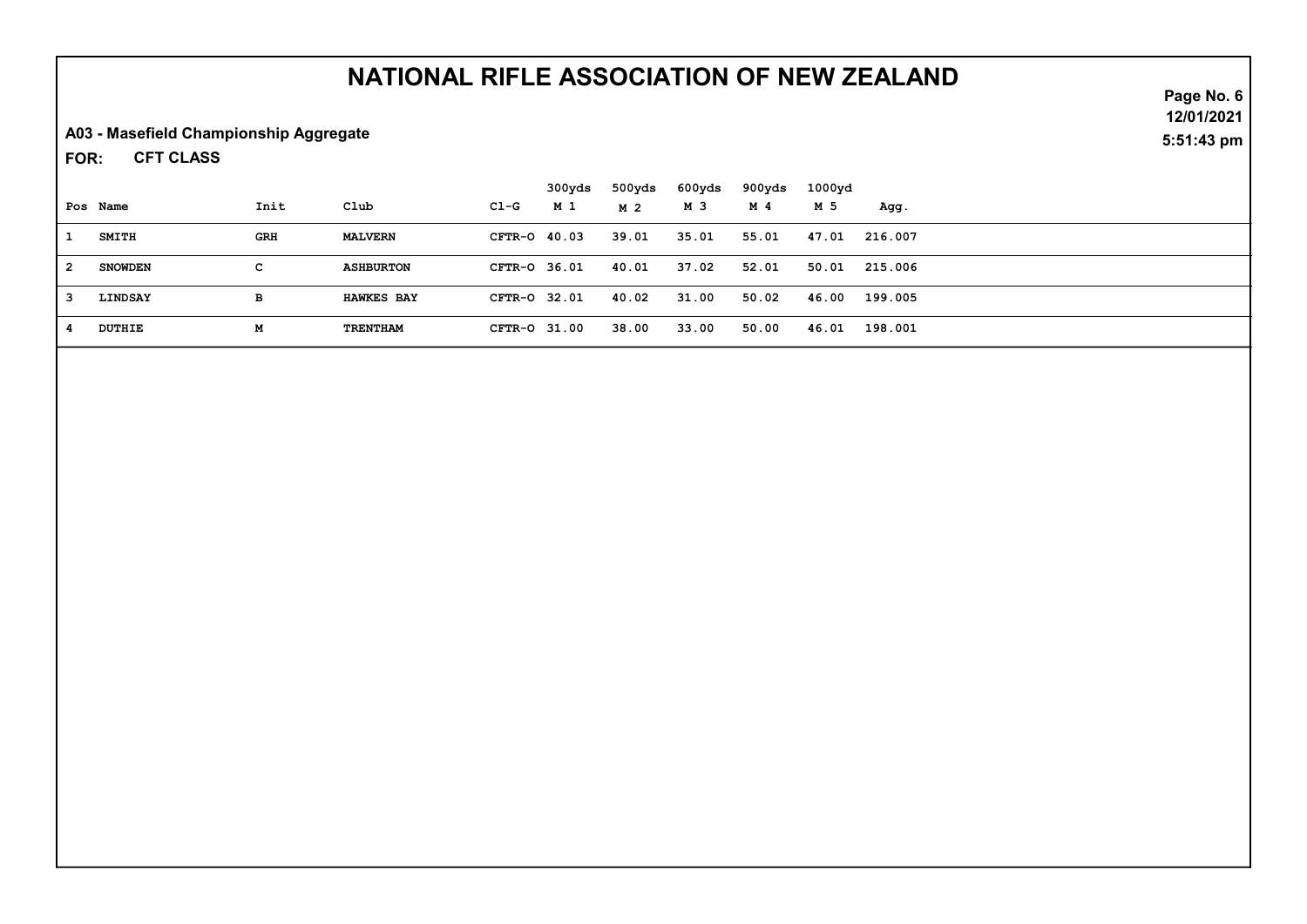#### A03 - Masefield Championship Aggregate

FO CLASS FOR:

|                 |                   |             |                   |        | 300yds         | 500yds         | 600yds | 900yds         | 1000yd |         |
|-----------------|-------------------|-------------|-------------------|--------|----------------|----------------|--------|----------------|--------|---------|
|                 | Pos Name          | Init        | Club              | $C1-G$ | M <sub>1</sub> | M <sub>2</sub> | M 3    | M <sub>4</sub> | M 5    | Agg.    |
| $\mathbf{1}$    | CHUI              | M           | <b>ASHBURTON</b>  | $FO-O$ | 42.03          | 42.05          | 42.03  | 60.06          | 56.03  | 242.020 |
| $\overline{2}$  | <b>MCLAY</b>      | s           | TE PUKE           | $FO-O$ | 42.04          | 42.07          | 41.04  | 60.04          | 56.02  | 241.021 |
| 3               | <b>HUGHES</b>     | IR          | <b>CHELTENHAM</b> | $FO-O$ | 42.05          | 42.03          | 41.01  | 58.04          | 57.04  | 240.017 |
| 4               | <b>MEEHAN</b>     | D           | <b>CLEVEDON</b>   | $FO-O$ | 42.03          | 42.04          | 39.02  | 59.01          | 58.03  | 240.013 |
| 5               | MAY               | IS          | <b>WHANGAREI</b>  | $FO-O$ | 42.03          | 41.04          | 41.01  | 58.01          | 58.01  | 240.010 |
| 6               | <b>DUCKETT</b>    | FM          | <b>MASTERTON</b>  | $FO-O$ | 42.05          | 40.03          | 42.01  | 58.04          | 55.02  | 237.015 |
| $7\phantom{.0}$ | HUNT              | c           | <b>KARORI</b>     | $FO-O$ | 42.04          | 41.04          | 40.04  | 60.05          | 52.01  | 235.018 |
| 8               | <b>GRIMSEY</b>    | L.          | <b>ASHBURTON</b>  | $FO-O$ | 41.03          | 42.05          | 38.00  | 59.05          | 55.00  | 235.013 |
| 9               | <b>TEAGUE</b>     | SP          | TE PUKE           | $FO-O$ | 40.04          | 42.05          | 40.03  | 56.02          | 56.02  | 234.016 |
| 10              | <b>BARKHUIZEN</b> | s           | <b>CLEVEDON</b>   | $FO-O$ | 42.03          | 42.05          | 39.01  | 58.04          | 53.02  | 234.015 |
| 11              | <b>KAPENE</b>     | s           | <b>GISBORNE</b>   | $FO-O$ | 40.00          | 41.04          | 42.04  | 59.03          | 51.02  | 233.013 |
|                 | 12 KERRIDGE       | $\mathbf R$ | TE PUKE           | $FO-O$ | 42.03          | 41.02          | 40.01  | 59.02          | 49.00  | 231.008 |
| 13              | <b>HOWL</b>       | SB          | <b>CHELTENHAM</b> | $FO-O$ | 42.03          | 40.01          | 38.00  | 57.03          | 54.00  | 231.007 |
|                 | 14 NEAL           | PA          | <b>CLEVEDON</b>   | $FO-O$ | 40.05          | 41.04          | 41.02  | 55.02          | 53.01  | 230.014 |
| 15              | <b>SUBRITZKY</b>  | M           | <b>KARORI</b>     | $FO-O$ | 38.00          | 39.06          | 41.03  | 56.04          | 52.00  | 226.013 |
|                 | 16 MOFFATT        | SK          | <b>CLEVEDON</b>   | $FO-O$ | 39.03          | 40.02          | 40.02  | 50.00          | 51.00  | 220.007 |
| 17              | <b>MOSES</b>      | МK          | <b>CLEVEDON</b>   | $FO-O$ | 36.01          | 42.04          | 41.04  | 49.00          | 50.02  | 218.011 |
|                 |                   |             |                   |        |                |                |        |                |        |         |

Page No. 7 12/01/2021 5:51:43 pm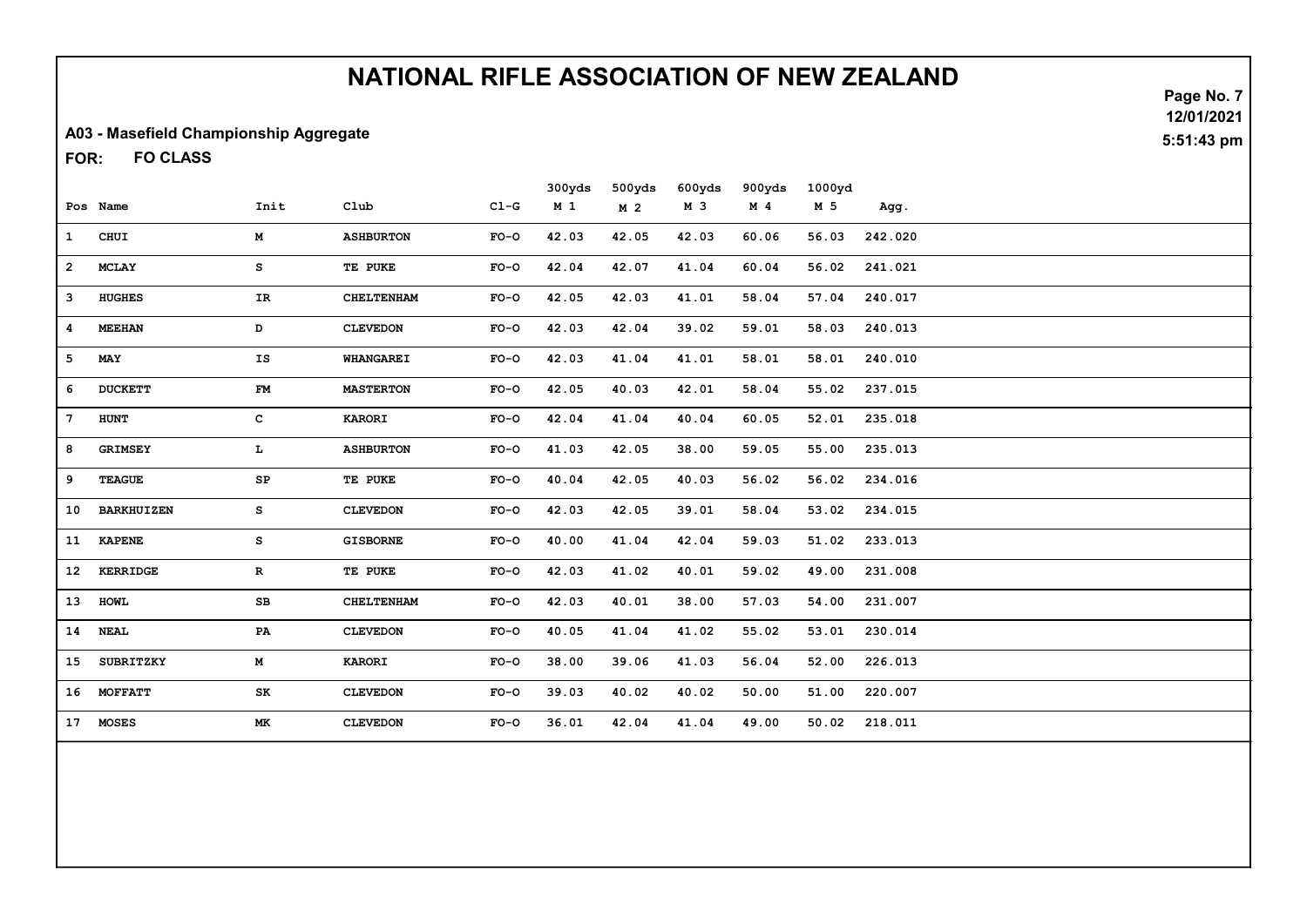|                                                                    | NATIONAL RIFLE ASSOCIATION OF NEW ZEALAND |                    |                  |                          |                          |               |                          |               |         |                          |  |
|--------------------------------------------------------------------|-------------------------------------------|--------------------|------------------|--------------------------|--------------------------|---------------|--------------------------|---------------|---------|--------------------------|--|
| A03 - Masefield Championship Aggregate<br><b>FPR CLASS</b><br>FOR: |                                           |                    |                  |                          |                          |               |                          |               |         | 12/01/2021<br>5:51:43 pm |  |
| Pos Name                                                           | Init                                      | $_{\texttt{Club}}$ | $CL-G$           | 300yds<br>M <sub>1</sub> | 500yds<br>M <sub>2</sub> | 600yds<br>M 3 | 900yds<br>M <sub>4</sub> | 1000yd<br>M 5 | Agg.    |                          |  |
| $\mathbf{1}$<br><b>SMITH</b>                                       | DW                                        | <b>ASHBURTON</b>   | $\texttt{FPR-O}$ | 42.03                    | 41.03                    | 42.03         | 56.04                    | 46.01         | 227.014 |                          |  |
|                                                                    |                                           |                    |                  |                          |                          |               |                          |               |         |                          |  |
|                                                                    |                                           |                    |                  |                          |                          |               |                          |               |         |                          |  |
|                                                                    |                                           |                    |                  |                          |                          |               |                          |               |         |                          |  |
|                                                                    |                                           |                    |                  |                          |                          |               |                          |               |         |                          |  |
|                                                                    |                                           |                    |                  |                          |                          |               |                          |               |         |                          |  |
|                                                                    |                                           |                    |                  |                          |                          |               |                          |               |         |                          |  |
|                                                                    |                                           |                    |                  |                          |                          |               |                          |               |         |                          |  |
|                                                                    |                                           |                    |                  |                          |                          |               |                          |               |         |                          |  |
|                                                                    |                                           |                    |                  |                          |                          |               |                          |               |         |                          |  |
|                                                                    |                                           |                    |                  |                          |                          |               |                          |               |         |                          |  |
|                                                                    |                                           |                    |                  |                          |                          |               |                          |               |         |                          |  |
|                                                                    |                                           |                    |                  |                          |                          |               |                          |               |         |                          |  |
|                                                                    |                                           |                    |                  |                          |                          |               |                          |               |         |                          |  |
|                                                                    |                                           |                    |                  |                          |                          |               |                          |               |         |                          |  |
|                                                                    |                                           |                    |                  |                          |                          |               |                          |               |         |                          |  |